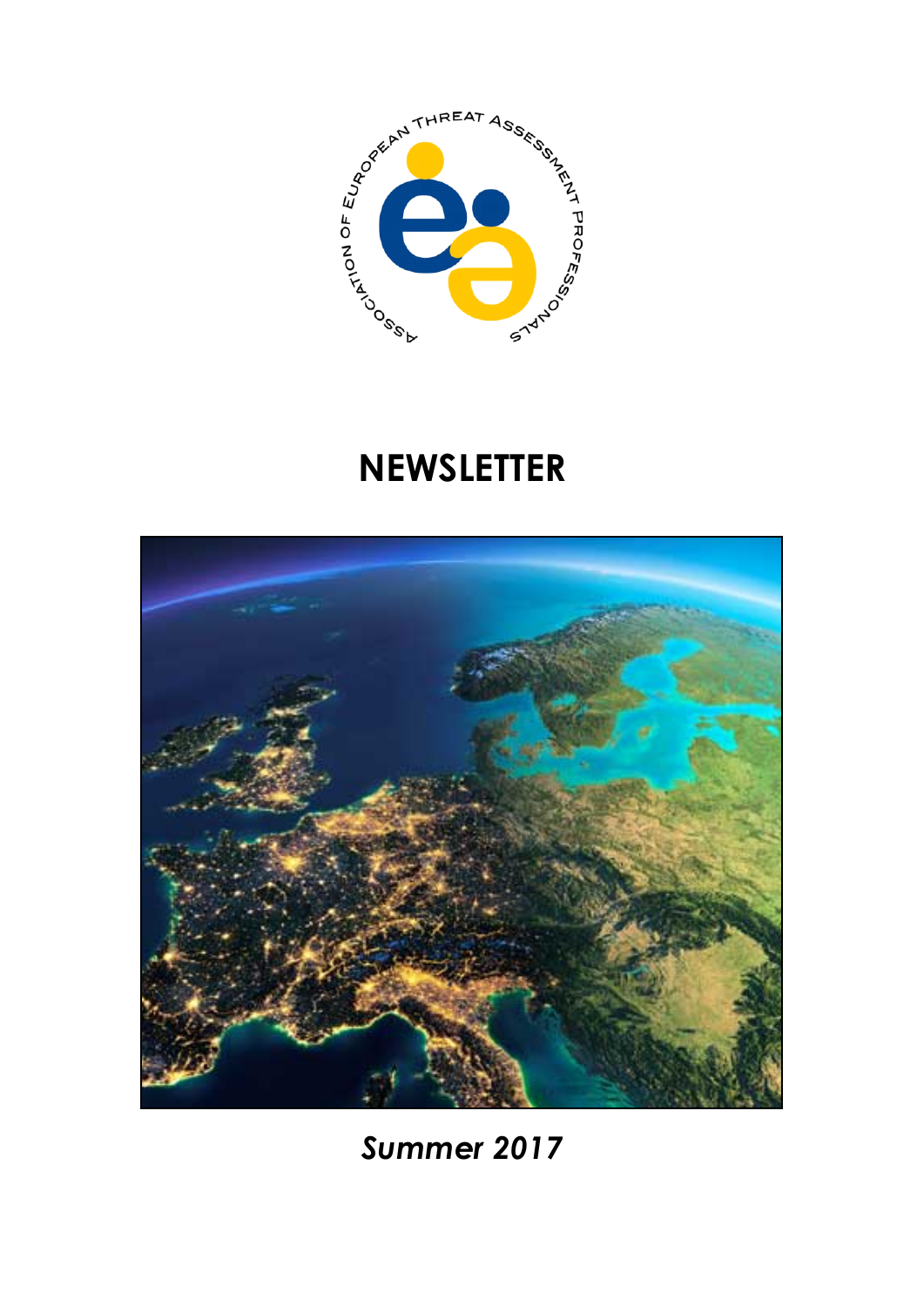

Dear members,

AETAP is now officially a decade old association, and it is all thanks to you, our members. The association grows and expands with a steady pace and slowly we are getting more interest and members from countries that have previously been very quiet. Also, our cooperation with other TAPs from USA, Canada and Asia-Pacific is very active. Often this cooperation is not immediately visible to our members, but a lot of work is done behind the scenes to make sure all associations share information and ideas. At the moment ATAP is looking into expanding to Latin-America with the help of American corporations working in the region and all TAPs are supporting a few active individuals to start an association in the African continent.

Accreditation has now been officially started and we are seeing a growing interest from both individuals as well as organisations.

Our Dublin conference is now in the past. Dublin received high remarks and many thanks from our participants, but if there is anything that you think we should do differently, please give us feedback and we will do our best to make our 2018 conference even a better one. Our 11th conference will take place in April of 2018 in Helsinki, Finland. Our experts day speaker has been confirmed and Professor Paul Gill will be lecturing about the terrorism risk assessment tools. If you are interested of becoming a speaker or you can think of someone that would be a good fit for the conference, the deadline for abstracts is on 18th of September.

And finally, after many years of talking about this, we are starting with regional seminars. Our first one will take place on 1st of December in The Netherlands. More information about this one day conference will be on our website shortly.

I hope to see all of you in Helsinki next year.

**Totti Karpela, President** 

*The AETAP Newsletter is published twice a year Editors: Lieke Bootsma, Bram Van der Meer*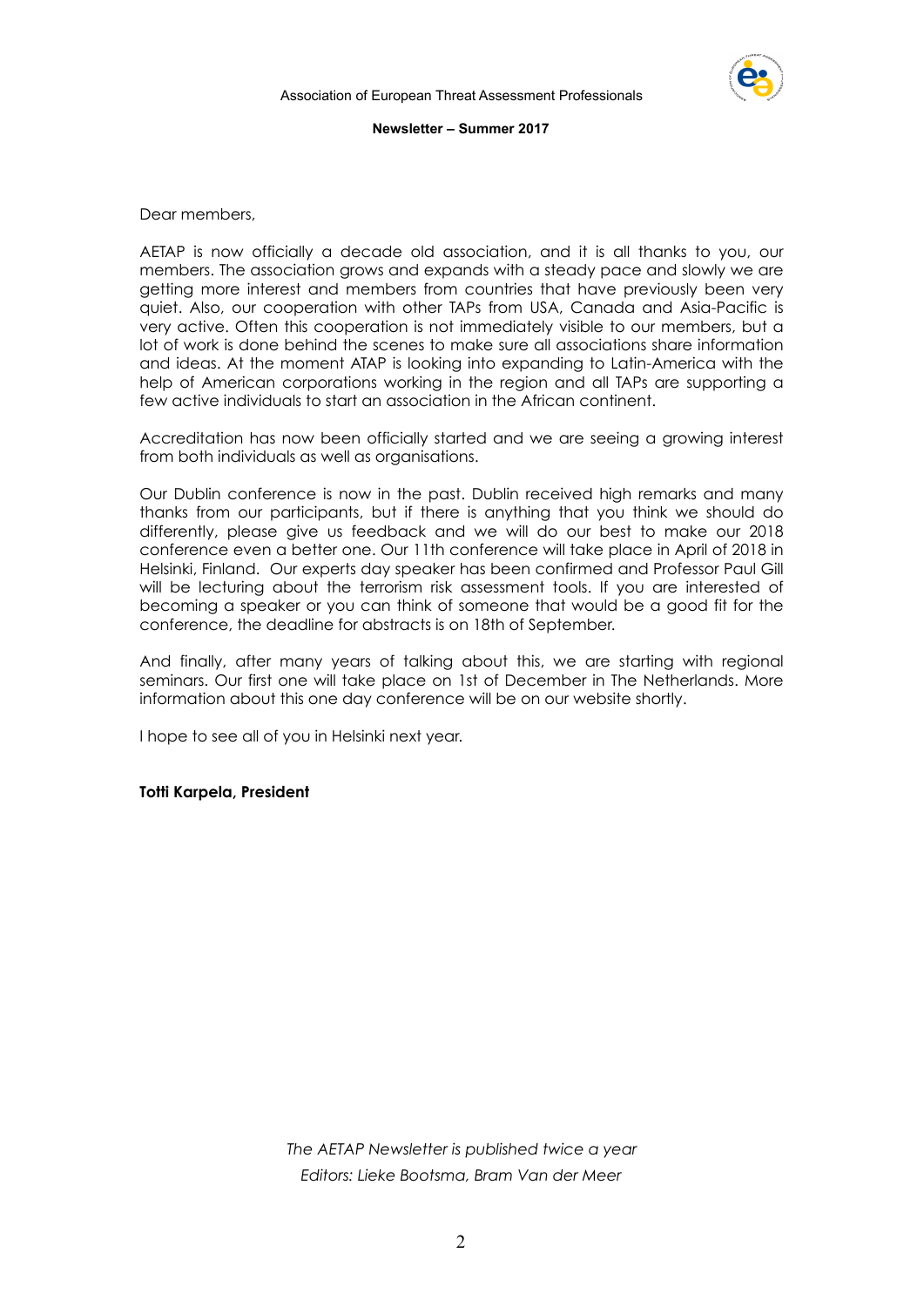

# **CERTIFICATION**

The start of the AETAP certification program went well. Our certification program has two legs and there are high standards regarding professional knowledge and practical experience. There is one track for individual threat assessment professionals who can be certified and another one for organisations like universities, companies and others.

In a pilot phase two organisations already obtained a certification fulfilling AETAP standards. One is the University Hospital Zurich, the other - German Telekom. Also the first threat assessment professionals went through the pilot program and are now certified.

Soon more details about the certification program will be published on the AETAP homepage.

#### **RESEARCH IN PROGRESS**

#### **Call for papers: Social Media and Violence**

The journal 'Violence and Gender' (Editor-in-Chief: Mary Ellen O'Toole, PhD.) has sent out a call for papers on Social media and Violence. Today social media platforms provide us with the ability to communicate with virtually anyone in the world. We can influence, motivate, insult, enrage, and incite complete strangers across the globe to engage in random, specific, and even targeted violence.

From cyberbullying to ISIS recruitment, social media has been used to normalise behaviours that would have shocked our collective consciences even a decade ago.

We are seeking high-quality review articles and original articles on the following topics related to social media and violence:

- Role of social media in violence targeting adolescents and young adults
- Social media and intimate partner violence
- Social media as a tool to prevent violence
- Social media as a catalyst for violence
- Social media and terrorism

If you have any questions, please contact [Karen Cloud-Hansen](mailto:kcloudhansen@liebertpub.com)

*Deadline* for manuscript [submission](http://click.liebertpubmail.com/?qs=55856d5f814176b531c7ceaf9d2fc026f61b578745ad62ccce51094e59549dcb69a61fbaf5d3a60c860ec2c698719833): September 30, 2017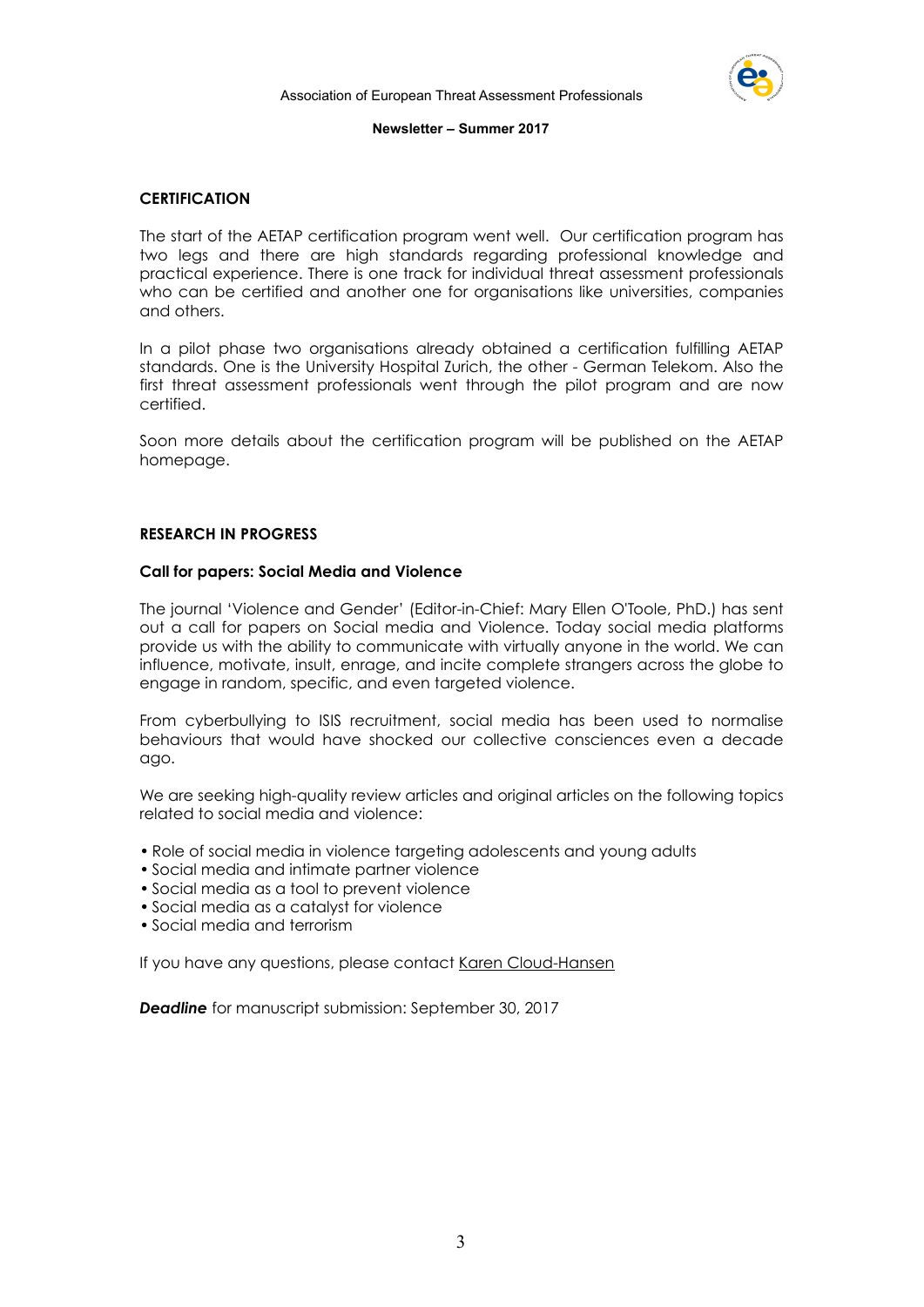

#### **PUBLISHED RESEARCH**

#### **Assessing threats of violence: Professional skill or common sense? (2017)**

In April 2016, several members of AETAP and CATAP took part in a study that examined whether or not risk assessments made by threat assessments professionals were of higher quality than those made by non-professionals. The results of this study are presented in this article. Threat assessment professionals  $(N = 44)$ , university students (N = 44), and laypersons (N = 45) assessed the risk for violence in three fictitious cases. The assessments (i.e., assigning risk values to different pieces of information) were found to be strikingly similar across the three groups. Yet, professionals were more consistent with one another in their assessments, and professionals selected more relevant (evidence based) information when given the opportunity to request additional facts. The findings imply that threat assessment professionals may contribute most during the process of information gathering. For instance, professionals may advance the information search by setting the right scope, filtering diagnostic cues from less relevant information, and recognising what intelligence is still missing. This suggestion fits well with research in other domains, where experts typically excel at cue selection (i.e., what information should be looked for), but not necessarily at cue weighting (i.e., how the information should be interpreted). The field of threat assessment can benefit from such knowledge in three important ways. First, those who consult threat assessment professionals can make more deliberate decisions when allocating responsibilities and resources. Second, the professionals can better explain to their clients what may be expected of them. Third, and most important, having the right person on the right job improves the quality of threat assessments, which should ultimately result in a safer society.

#### **Renate Geurts**

Geurts, R., Granhag, P. A., Ask, K., & Vrij, A. Reference: doi: 10.1002/jip.1486. [http://](http://onlinelibrary.wiley.com/doi/10.1002/jip.1486/abstract) [onlinelibrary.wiley.com/doi/10.1002/jip.1486/abstract](http://onlinelibrary.wiley.com/doi/10.1002/jip.1486/abstract) 

# **Lone-actor terrorism and impulsivity (2017)**

Reid Meloy and Jeffrey Pollard (both Ph. D) have published a technical note in the Journal of Forensic science on lone-actor terrorism and impulsivity. In some recent cases of lone-actor terrorism, there is evidence the subject acted impulsively, often in response to a triggering event which contained a loss and humiliation.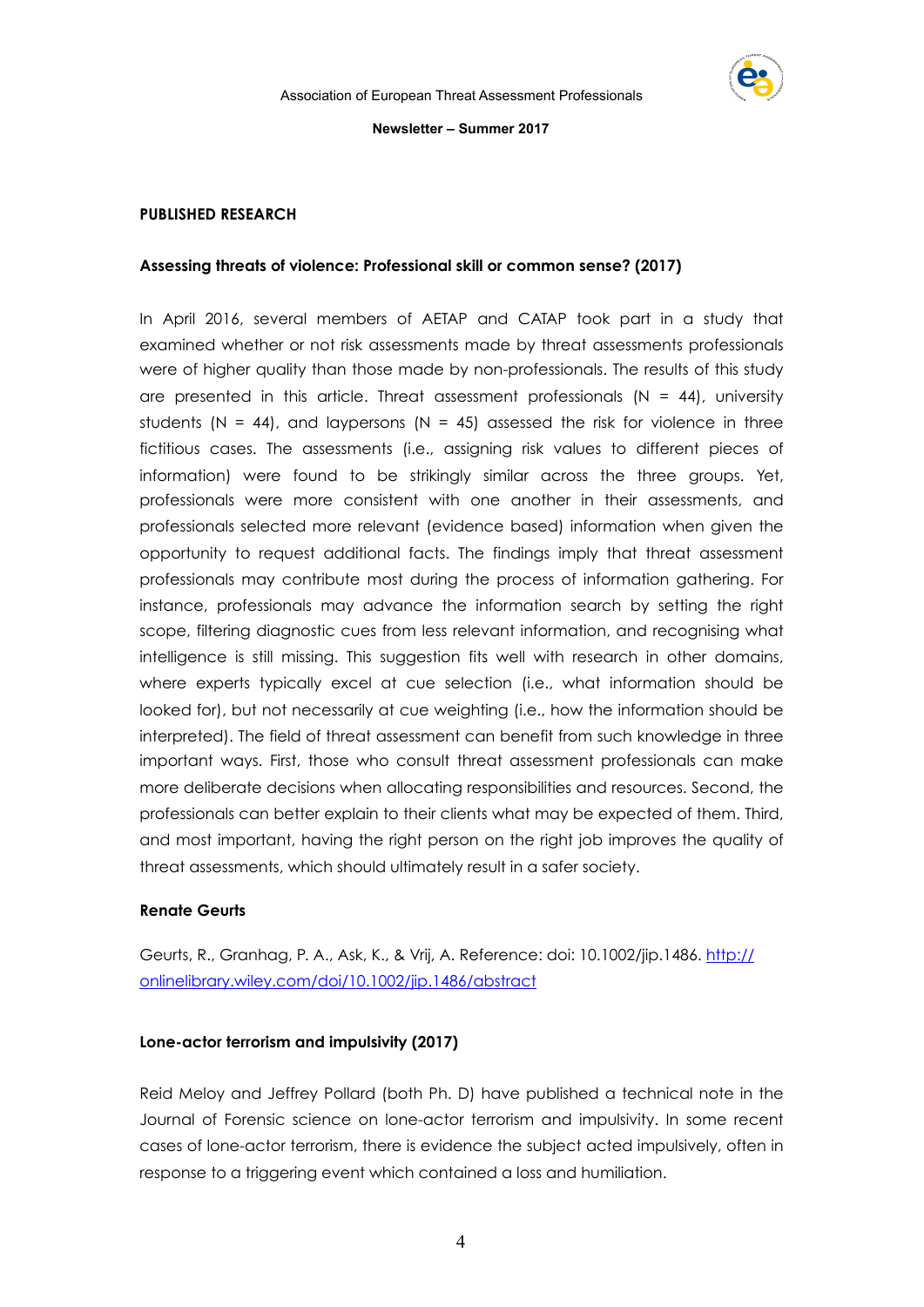

Two cases are described in the article to illustrate the above. Evidence suggests the subjects acted precipitously, despite planning and preparation carried out in the preceding weeks or months, and their attacks failed to include the often considerable preparation that had been done. The pathway became a runway. There is increasing concern among analysts and investigators that pathways to loneactor violence may be much shorter – making the task of interdiction much more difficult. The authors recommend the traditional assessment of impulsivity in persons of concern for lone acts of terrorism, as well as other proximal warning behaviours for targeted violence. Both indirect and direct assessment guidelines are proposed, with an emphasis upon self-report, psychological testing, collateral data gathering, and historical records.

Cited from **J. Reid Meloy and Jeffrey W. Pollard.**

Reference: [http://onlinelibrary.wiley.com/doi/10.1111/1556-4029.13500/](http://onlinelibrary.wiley.com/doi/10.1111/1556-4029.13500/abstract%3Bjsessionid=88B276547AA5FE47E072BD5AED0478B5.f02t02) [abstract;jsessionid=88B276547AA5FE47E072BD5AED0478B5.f02t02](http://onlinelibrary.wiley.com/doi/10.1111/1556-4029.13500/abstract%3Bjsessionid=88B276547AA5FE47E072BD5AED0478B5.f02t02)

# **Gender differences in the Relationship Between Self-esteem and Aggression in Young People leaving Care (2017)**

Clinicians from the UK carried out specific research on the relationship between aggression and different forms of self-esteem. They could draw some interesting conclusions about gender differences in this respect. This may have implications for threat assessments and especially threat management.

For men, high levels of social rank and high levels of attractiveness were predictive of aggression, whereas for women low levels of perceived social inclusion and low levels of attractiveness were predictive of aggression. Interesting is also that this study differentiates between proactive and reactive aggression. Men reported significantly higher proactive aggression scores than women. The findings suggest that the relationship between self-esteem and aggression is complex, and that clinical interventions for the treatment of aggression may need to be gender specific.

Cited from **Canning et. Al.** Reference:<http://online.liebertpub.com/doi/abs/10.1089/vio.2017.0002>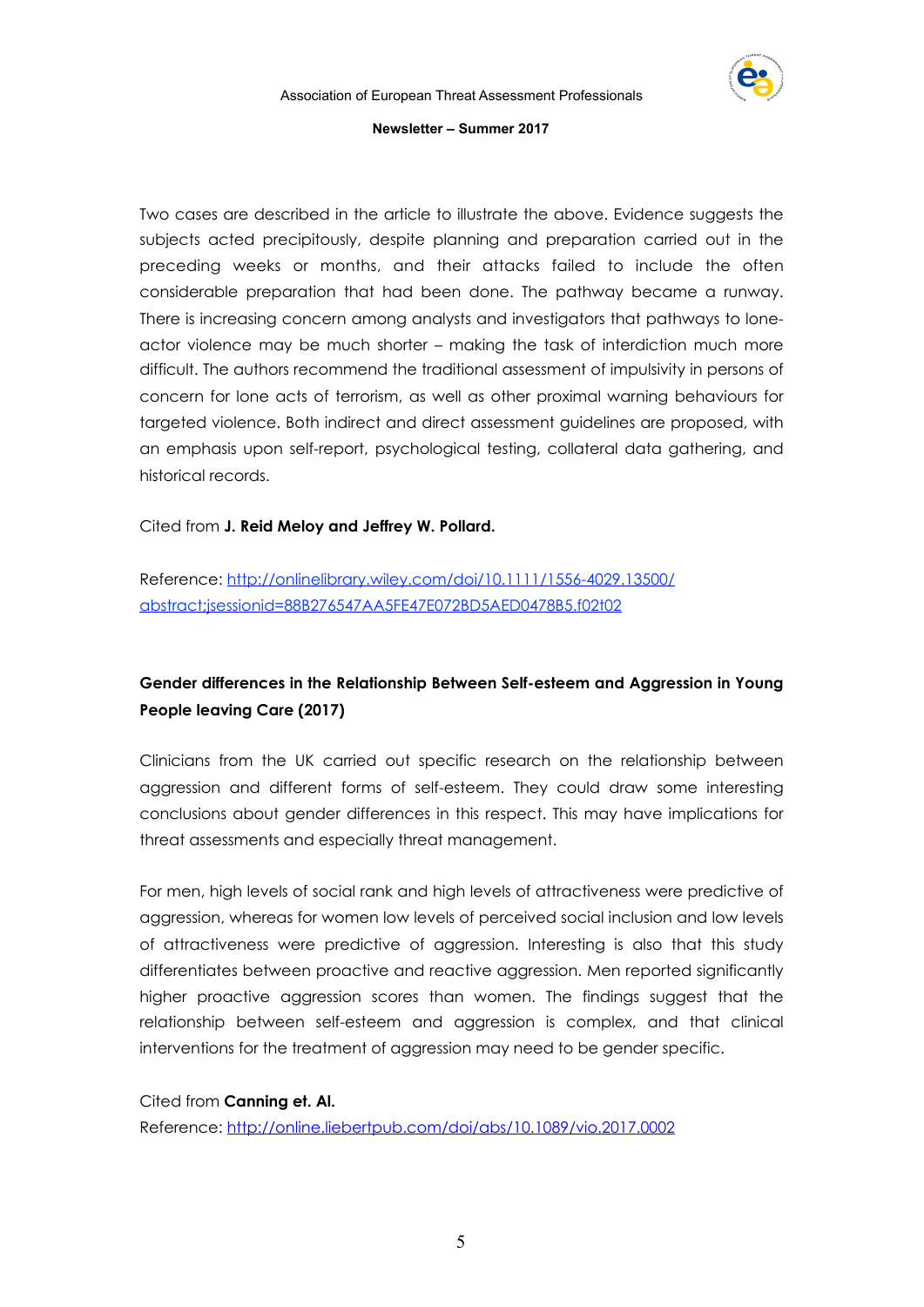

# **''Jihad Against the Enemies of Allah'': The Berlin Christmas Market Attack from a Threat Assessment Perspective (2017)**

Our German colleagues have recently published an interesting case study on Anis A. who committed the attack on the Berlin Christmas Market. The authors also address the influence of internet as well as ISIS's strategy of "leaderless resistance" on potential attackers.

The study is based on a qualitative analysis of investigative reports and open source media data. It traces the perpetrator's psychological and social history of radicalisation, as well as the role of five proximal warning behaviours correlating with the attack: leakage, fixation, identification, last resort behaviour and the 'pathway'.

Data shows that security authorities already possessed large quantities of information about the perpetrator, prior to the attack. Eventually, security agencies presumed that no acute threat from Anis A. existed. This was a month before the attack.

In the future it will become increasingly important for officials to fall back on evidence-based and validated evaluation criteria. It is for this reason that both the development and implementation of structured risk and threat assessment instruments, as well as the scientific debate about them, are highly desirable.

Moreover this case study makes clear how important it is to analyse dynamic patterns of behaviour by critically following the behaviour of potential attackers, compared to a stringent focus on isolated (suspicious) acts.

Cited from **Nils Böckler et al.**  Reference:<http://online.liebertpub.com/doi/abs/10.1089/vio.2017.0040>

# **Journal of Threat Assessment and Management**  *Special Section Part III: Campus Threat Management*

# **The Virginia Tech Massacre as a Starting Point for Threat Assessment Programs in European Universities (2017)**

After reflections from the United States, Australia and Canada, Europe has been brought into the spotlight through the lens of campus threat management.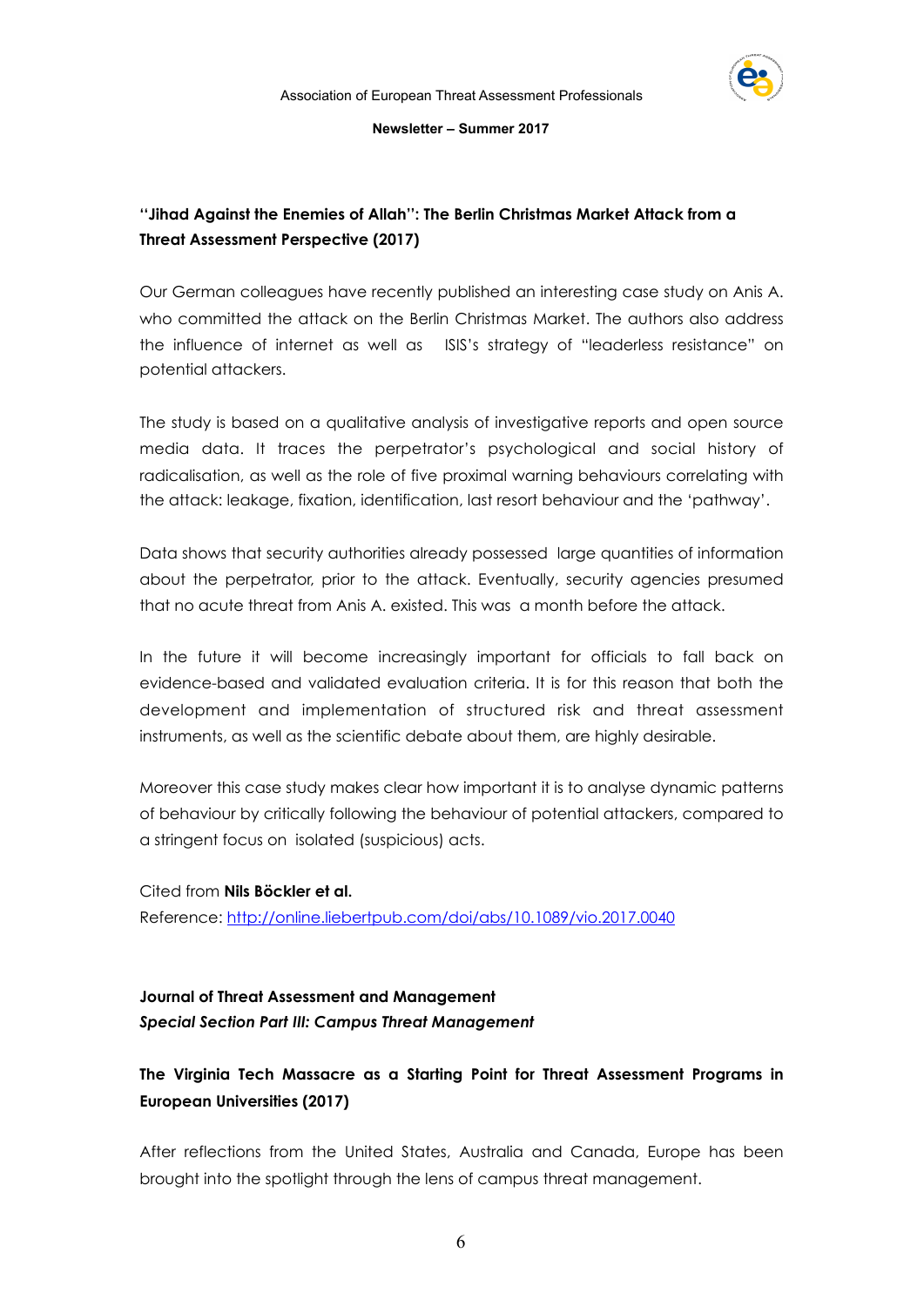

Especially in Germany and Switzerland, practices have been influenced by the reviews and outcomes of the Virginia tech mass shooting. Germany has the second highest number of victims worldwide of targeted lethal violence in secondary schools, followed in Europe by Finland. However, in contrast to the United States, there have been no reports of mass murder cases in Central European universities. Therefore, most threat assessment programs do not focus on the prevention of lethal violence as their main activity. Instead, they primarily address incidents of stalking, threatening communications, and other forms of behaviour of concern that are identified and managed by local threat assessment teams. The approach is increasingly accepted in Europe as a way to identify, assess, and manage less dramatic forms of possible pre-incident behaviours, some of which may escalate into more severe forms of violence if not managed properly. This reflects practices in Australia and Canada.

# Cited from **Lisa Warren and Jens Hoffmann**

Reference: [http://psycnet.apa.org/doiLanding?doi=10.1037%2Ftam0000083](http://psycnet.apa.org/doiLanding?doi=10.1037%252Ftam0000083).

# **INSTRUMENTS & TOOLS**

# **The TRAP-18 manual**

The manual for the TRAP-18 (Terrorist Radicalisation Assessment Protocol) has recently been published. Here is the link:

# <https://www.gifrinc.com/trap-18-manual/>

The author offers a three hour online training on using the TRAP-18. The TRAP code sheets are available in English, French, German, Spanish, Swedish;. Translation to Norwegian, Danish, and Arabic is in progress.

# **[New guide on preventing targeted violence from the FBI Behavioral Analysis Unit](http://www.aetap.eu/news/61-new-guide-on-preventing-targeted-violence-from-the-fbi-behavioral-analysis-unit.html)**

Our colleagues from the FBI Behavioural Analysis Unit are pleased to announce publication of a new guide on preventing targeted violence, entitled "Making Prevention a Reality: Identifying, Assessing, and Managing the Threat of Targeted Attacks," this publication originated from a 2015 BAU symposium on targeted violence prevention, at which a number of highly respected ATAP members contributed.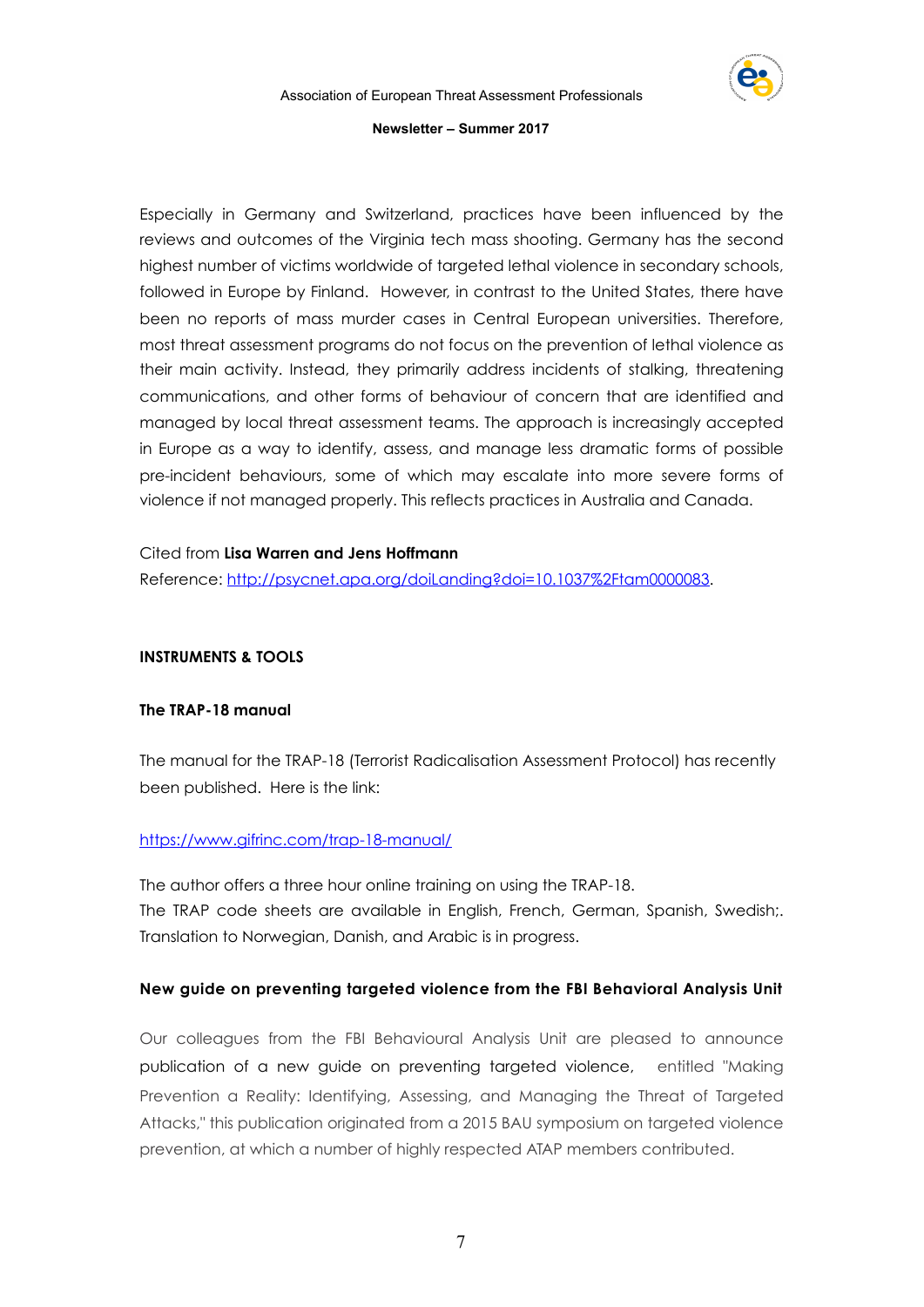Download: [www.fbi.gov/PreventingTargetedViolence](http://www.fbi.gov/PreventingTargetedViolence) View page with multiple publications at the bottom: <https://www.fbi.gov/services/cirg>

# **MEDIA**

# **"A prescription for murder" - Case James Holmes on BBC 3**

On the 20th July, 2012, James Holmes walked into a cinema in Aurora (US) and shot 12 strangers. Twelve were killed and seventy people injured. Holmes survived and this gave the unusual opportunity to learn more from him after this violent criminal act.

BBC 3 recently broadcasted this interesting case study. The main question the documentary is addressing is the possible link between anti-depressive medication and the massacre. Therefore this British journalist interviewed several people psychiatrists, the parents of the perpetrator, his friends and also studied self-reports written by Holmes himself, communications with his ex-girlfriend, and multiple hours video recording in which Holmes is interviewed by behavioural experts.

Psychiatrists and prosecutors are having a continuing debate about the link between anti-depressants, psychosis and violence. One of the experts commented about the detachment from people which can present more strongly when using antidepressants.

It is told that Holmes since he was a teenager had been imagining people dead as a strategy to help him cope with social anxiety. He did not seem to have the intention to actually kill though. However, it is argued that this could have changed due to use of the prescribed medicine.

Rarely SSRI antidepressants can cause withdrawal symptoms resulting in suicidal behaviour or other forms of violence. Professor Healy from the UK was sceptical prior to his meeting with Holmes, but now comes with the controversial and strong opinion that if he hadn't taken any medicines he wouldn't have murdered. Another expert explains that the reduction of anxiety in combination with his homicidal desires may have facilitated other forces.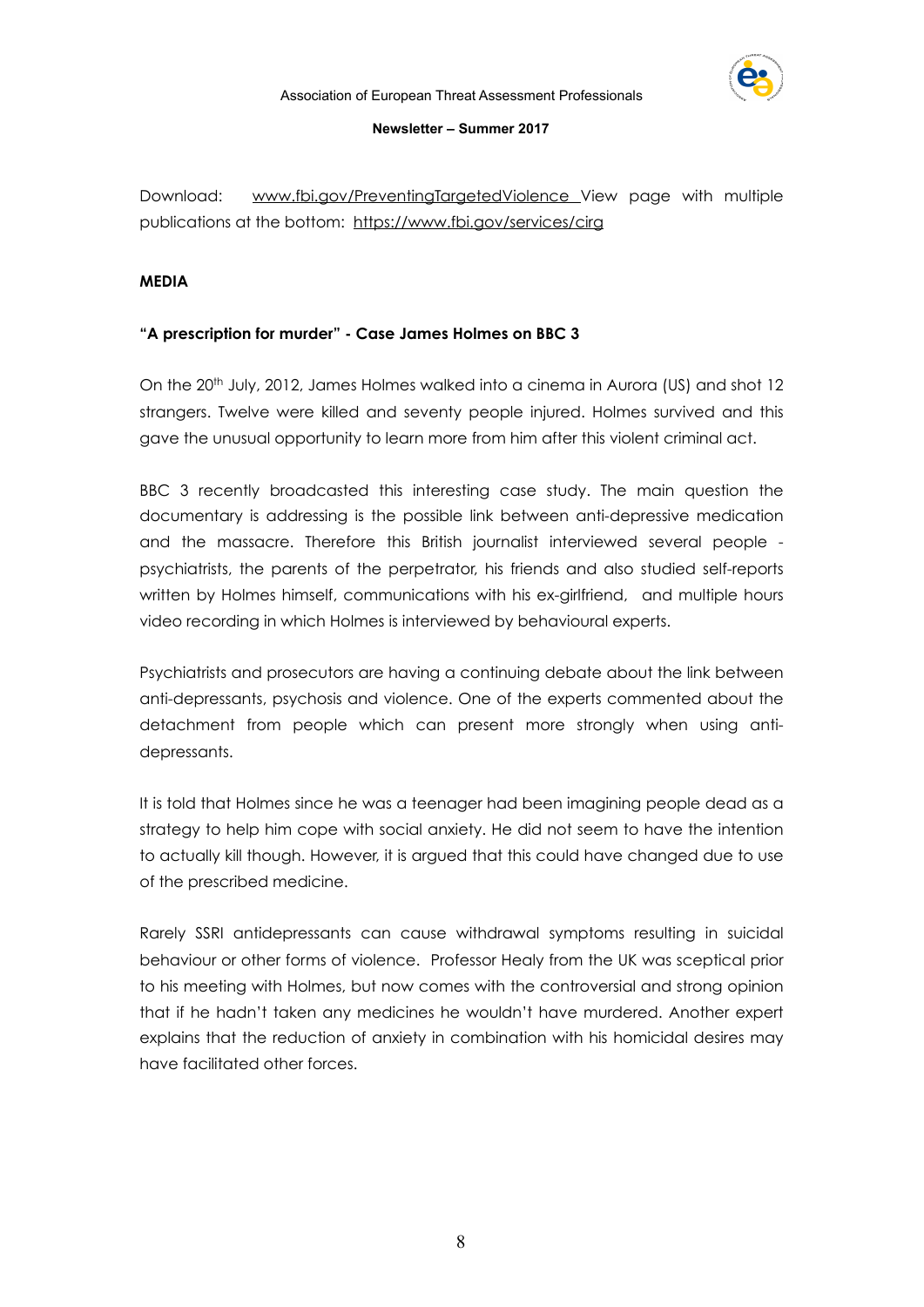

Irrespectively of what has caused his intention to kill, this documentary is especially relevant from a threat assessment perspective because it shows the presence of a several so called 'warning behaviours'. This case study provides an insightful timeline of Holmes' thoughts, actions and contacts leading to the attack.

Holmes childhood was apparently normal; his parents never identified any signs of violence, he was never interested in guns. He was bright, but shy. He had his first girlfriend at university. Since she broke up, Holmes went downwards. He was seeking help at the university for his social anxiety, where he speaks to psychiatrists about intrusive thoughts of killing. He apparently never told any family member about this,. Also the psychiatrist decides to not share these concerning sighs with others, also n to with his parents.

Holmes communicates to his ex-girlfriend that 'he feels like doing something evil, kill people'. In this period his thinking seems to become delusional. He talks about a new theory of 'Human Capital', which was about earning points and increasing self-worth by killing people.

With this increase of obsessive homicidal thoughts, more active planning starts. 'The mission got real' and he decided to buy a shotgun. Totally focused on his mission, nothing else mattered. He realises that he would be locked up or killed. He drops out of university and treatment then. His therapist checks his criminal history, weapon availability (his recent purchases were unknown) and contacts his parents. Evidence was insufficient to apprehend Holmes and protect society from him. He painted his hair, starts drawing plans of the cinema, is stockpiling bomb making equipment and is having dry runs with his gun at a shooting range. Since he decided that he was going to be a murderer he isolates himself from his social contacts, including his parents.

Again, like in all pathways to violence, reality is much more complicated. We see multiple risk factors interacting with each other. This case is just another example of how important it is to have a balanced review of a case - thoroughly carrying out a structured professional judgment, also retrospectively. In this case we are confronted with the disastrous effects of not sharing information with the right people.

The documentary can be viewed on Youtube: [https://youtu.be/InTukPOs\\_JE](https://youtu.be/InTukPOs_JE)

# **Lieke Bootsma**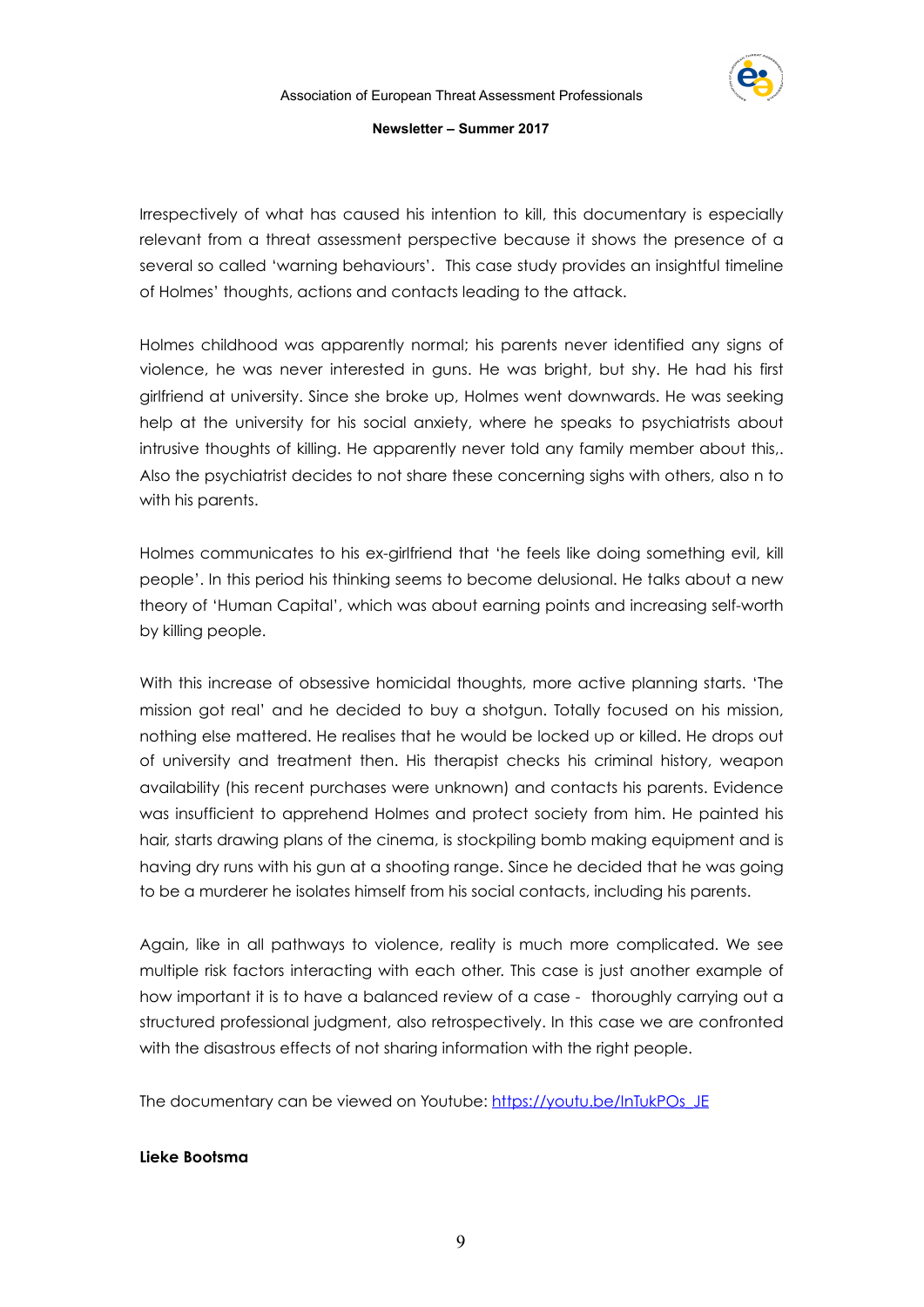

# **Communicating about Brussels attacks in public**

Our board received an email from the European Corporate Security Association (ECSA) after another incident in Belgium. On 20 June 2017, an explosion occurred at [Brussels Central Station](https://en.wikipedia.org/wiki/Brussels_Central_Station) in [Brussels,](https://en.wikipedia.org/wiki/Brussels) causing no casualties. Soldiers patrolling the station killed the suspect soon afterwards with 3 to 4 shots, according to eyewitnesses. Let us cite some relevant points from this important message.

The essence of terrorism is « to kill a few in order to frighten a lot ». As security professionals we do not only have to contribute to limiting the number of people injured or killed in an attack but also to break the mechanism that allows to frighten a lot. Unfortunately, we have to acknowledge that this type of incidents are and will be part of our « new normal ».

These incidents should therefore be treated as « business as usual » and we may want to change our reaction from « massive police response » to just a professional team able to deal with the problem. To lower public commotion and publicity, the aftermaths may also be dealt with on a lower and more operational than ministerial level.

The judicial, together with the private operators should best agree on procedures to limit the disturbance to the absolute minimum and to return to normal operations as quickly as possible.

Both above measures would limit the sensational aspect, so much sought after by the perpetrators. With a little help from responsible journalists who understand that media are instrumental in the malicious intent to « frighten a lot », the negative impact of such incidents could not only be much better contained but even turned into a positive message by emphasising the efficient response of the authorities and the remarkable resilience of our communities.

# **Parliamentary enquiry on the Brussels attacks**

Belgium has finished their parliamentary enquiry towards the terrorist attacks at March 22, 2016. They have examined the circumstances that have led to the attacks, including the present counter measures to manage the threat of terrorism.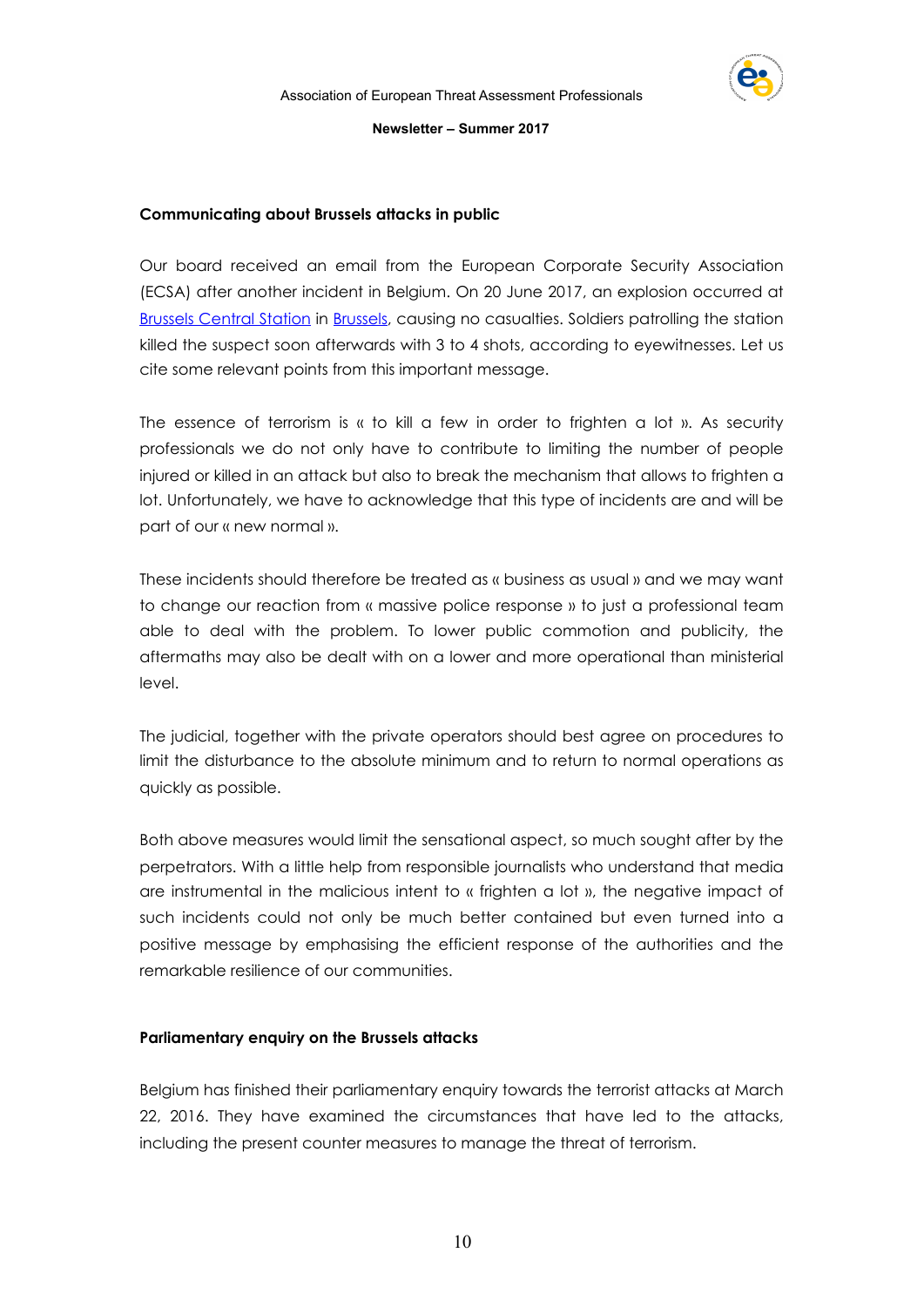

Though Europe is one of the attacked continents, we shouldn't forget that many victims fall elsewhere in a relatively small geographic area: Afghanistan, Nigeria, Pakistan, Syria and Iraq.

Topics like 'info obese', 'need to share' information between different professionals and departments, the interpretation of relevant information, the information position on social media, the specific expertise in order to identify and judge drivers of radicalisation, and the communication about the assessed risk level are described extensively. It is impossible to give a complete summary of more than 500 pages.

Our French and Dutch speaking members can download and read the full report at: <http://www.dekamer.be/FLWB/PDF/54/1752/54K1752008.pdf>

# **INTERNATIONAL ASSOCIATIONS, PROFESSIONAL NETWORKS & EDUCATION**

**AETAP Conference**, 23 - 26 April 2018, Helsinki (Finland)

Proposals for presentations at our annual conference in Helsinki are still very welcome: <http://www.aetap.eu/images/AETAP-Abstract-call-Helsinki.pdf> Deadline for abstract submission is Sep. 17<sup>th</sup>

# **ATAP Conference, Anaheim, California USA**

Just recently our American colleagues held their annual conference, which was again a successful event. Also from a networking perspective ATAP is a wonderful event, because so many experts from all over the United States are attending

This was ATAP's current president, mr. Chuck Tobin, last conference as the president of the organisation. Soon dr. Russel Palarea will take that position. We want to thank Chuck for his hard work through the years, especially for his fine contribution to the international cooperation. Chuck took an active and enthusiastic position in building bridges between organisations. From an international threat assessment perspective, we have made great progress in the time that Chuck was president of ATAP. Also this year we had an international meeting where global topics were discussed, including certification, and new developing threat assessment associations - Africa and Latin America. During the CATAP conference in Quebec the international team will get together again, and next year in Helsinki they will spend a full day together.